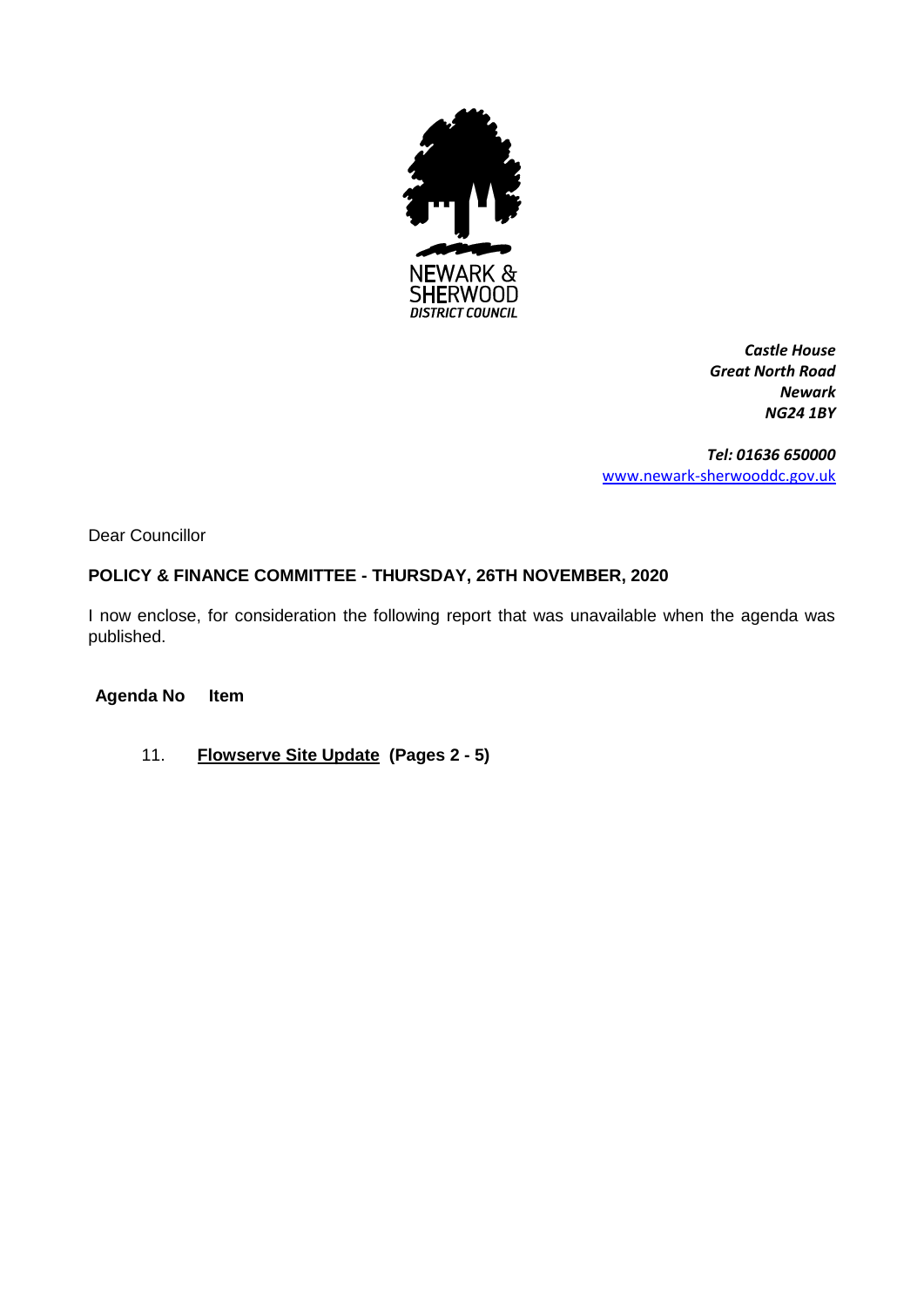# **POLICY & FINANCE COMMITTEE 26 NOVEMBER 2020**

#### **FLOWSERVE SITE UPDATE**

# **1.0 Purpose of Report**

1.1 To update Members on the ownership changes at the above site, the consequential likely impacts on the Flowserve Sports and Social Club's occupation of sporting land on the site, and a proposition for the Council to enter into a financial relationship to provide a new landowner with an ongoing rental guarantee.

# **2.0 Background Information**

- 2.1 Members will be aware that the Flowserve site has been an important employer in the Newark for many years, having previously operated as Worthington Simpson. Not unlike many historical significant employers the factory was accompanied by a range of supporting services and facilities for employees, including sports land, a social club/bar, and residential properties for workers. The latter were sold many years ago. A Sports and Social Club (SSC) still retains occupancy of the non-factory elements of the site. It is through the SSC that a number of sporting teams and community groups access the facilities as detailed below.
- 2.2 From 2015 Members will recall that a decision was taken by Flowserve's American owners to shrink factory activity and employee numbers on the site, sadly resulting in a number of redundancies. A reduced factory was retained, with the remaining land being sold. The land was purchased in 2 no. transactions. The land forming part of the redundant factory and associated car park was purchased, according to Land Registry information by CB COLLIER NK LIMITED for £2,849,999. This land is edged red in figure 1 below and incorporates 'Phase 1' and 'Phase 2' on the plan at figure 2.

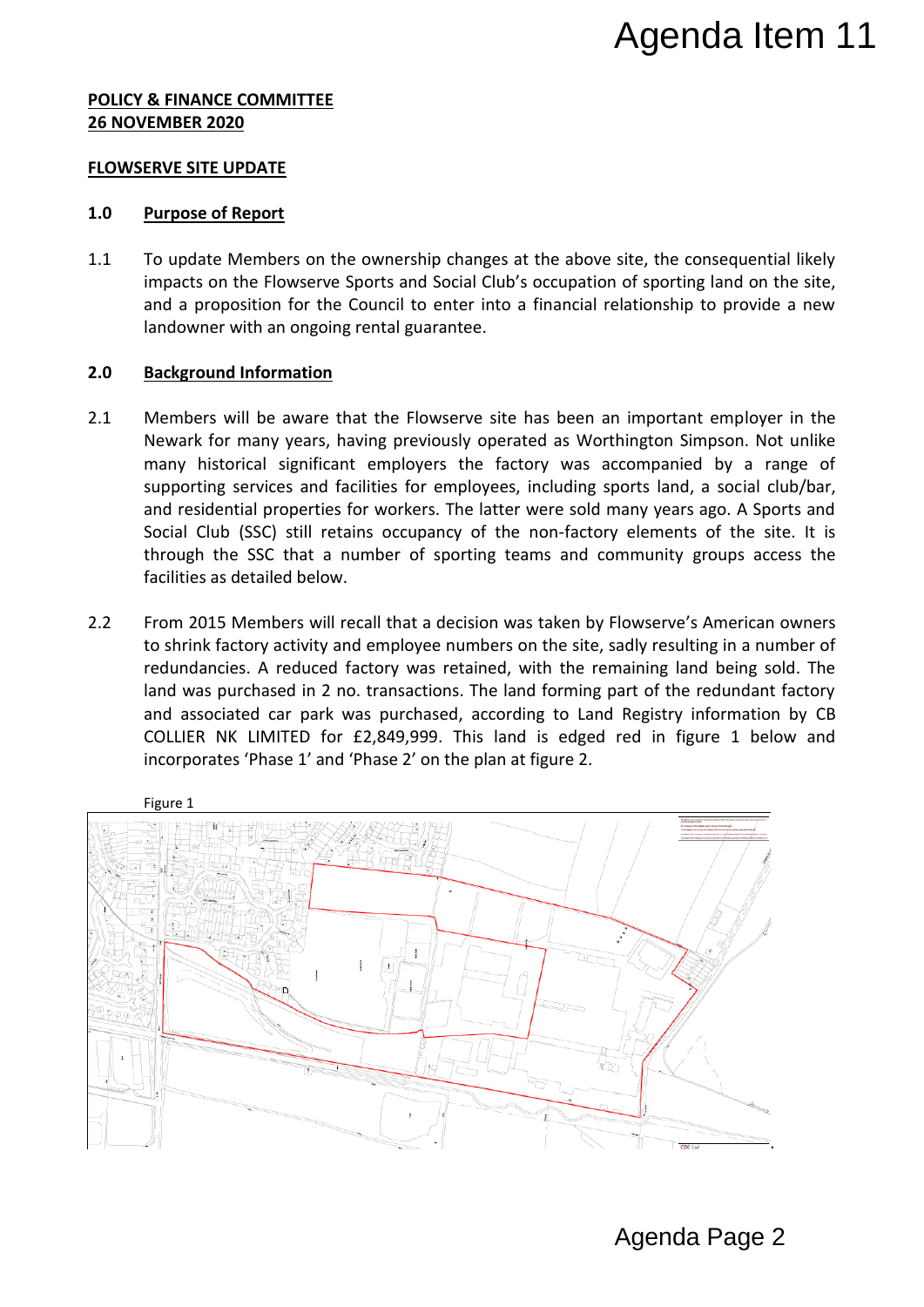# 2.3 The land comprising the sporting facilities (land coloured green below) was purchased by CB COLLIER NK (SSC) LIMITED for £1.



#### Figure 2

- 2.4 In 2018, CB Collier (NK) Limited applied for planning permission 18/01235/FULM to undertake remediation works on the site. As part of this permission the land including the current car park was to be removed and land re-profiled. Replacement car parking (88 spaces, circled red in Figure 2) for the SSC was to be provided within the retained factory area. This development has commenced on site but has now been paused by the developer until such time as they have secured planning permission for the residential redevelopment of the site. This is subject to a separate decision-making process but for awareness planning permission has been refused for an outline application (with all matters reserved except access) for up-to 322 residential units. This was refused due to the inability of the site to provide for sufficient developer contributions. This decision has been appealed by C B Collier NK Limited and will be heard at a Public Inquiry in the New Year.
- 2.5 For information the Council will shortly be writing to Homes England to advise of its concerns that this site is unable to provide, in the opinion of the Local Planning Authority, an acceptable and sustainable form of development without appropriate developer contributions. HE will be invited to consider the award of a grant for the 'abnormal costs' of developing this brownfield site in order to overcome planning concerns.

# The Sports and Social Club and CB COLLIER NK (SSC) LIMITED

2.6 The SSC is effectively an 'umbrella organisation' through which various sporting sections (football and bowls) and community groups utilise the facilities either through primacy of use or through booking facility time and space (some do not pay a fee for this). The current facilities comprise 2 adult football pitches (1 is a stadium pitch with spectator stands and seating and floodlights) 2/3 mini football pitches, 2 bowling greens, Club house and bar with integrated changing rooms, Bowls pavilion/community spare avith separate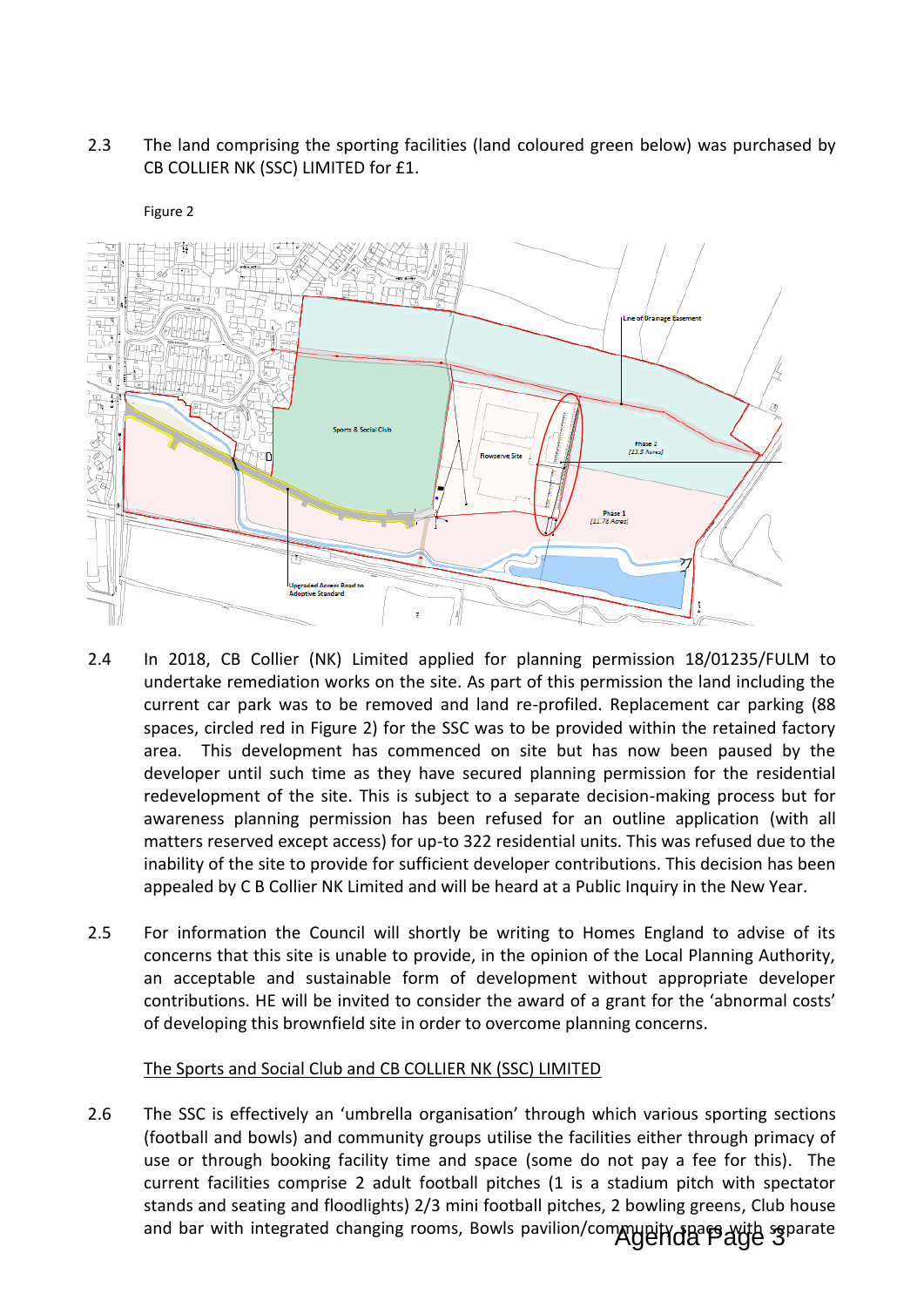small kitchen, officials changing and toilet facilities, Groundsman's garage and a modular kitchen/food kiosk. Groups currently operating from the site include Newark FC, a senior football club playing at National league step 5 football and a registered Football Academy for 16-19 year olds, Newark Flowserve Sunday Senior Football Club, Newark Veterans Football Team, Newark Flowserve Bowls Club with multiple teams, Newark Striders and NOTFAST Running Clubs, various community and social/support groups, such as Balderton Art Club, Dementia Carers, Newark Football Alliance, Newark Referees Society and other commercial hires and local primary schools for regular school football tournaments. At the time of writing all Flowserve 14 junior and youth teams have taken the decision to relocate to alternative venues. As SSC has been given notice that its tenancy may be brought to an end if revised terms are not agreed, it is understood that the remaining sections and or groups and clubs are now being advised to look at alternative venues to relocate to where available.

- 2.7 CB COLLIER NK (SSC) LIMITED (the Landlord) has been clear with the SSC and the Council that it is accepted that the site is protected for, and must remain in use for sporting and recreational use. The Landlord has equally been clear that such a use must also pay a reasonable rent. The parties have been unable to reach agreement on the level of rent. The Council also understand that the Landlord has requested additional payment in relation to some works that have been undertaken on the site.
- 2.8 The Landlord has now written formally to the Council to explain that, based on an appraisal of the financial standing of the club, it can only support retaining the SSC or other current sporting and community groups on the site if the Council were to step in. A request has been made that the Council therefore enters into an arrangement with the Landlord to cover, via guarantee, up to the £45,000 per annum in year 1, £55,000 per annum in year 2, and £75,000 per annum thereafter. The Landlord confirms that lease expectations are informed by advice from a firm of surveyors.

# **3.0 Proposals**

- 3.1 It considered that such rental levels are unsustainable for the Council. The SSC, in conjunction with Newark Football Club, have stated that an affordable lease is £10,000 per annum for the site.
- 3.2 It is disappointing that the SSC and the Landlord have been unable to reach a mutually acceptable agreement. Ending the tenancy of the SSC will likely lead to the loss of the sporting and community organisations detailed above given a lack of certainty over future occupation and rental levels in the absence of the SSC. The Council could act as honest broker for both parties to conclude a mutually acceptable arrangement albeit that would require a significant reduction in lease expectations. The Council can also assist with work to find new accommodation for any club or organisation which is displaced if the lease is brought to an end and SSC or individual groups are required to vacate the site. The site will remain as protected sports and recreational land irrespective of tenancy.

#### **4.0 Equalities Implications**

4.1 It is acknowledged that if the lease is brought to an end this will likely impact upon a number of groups and activities which will impact various sections of the community.